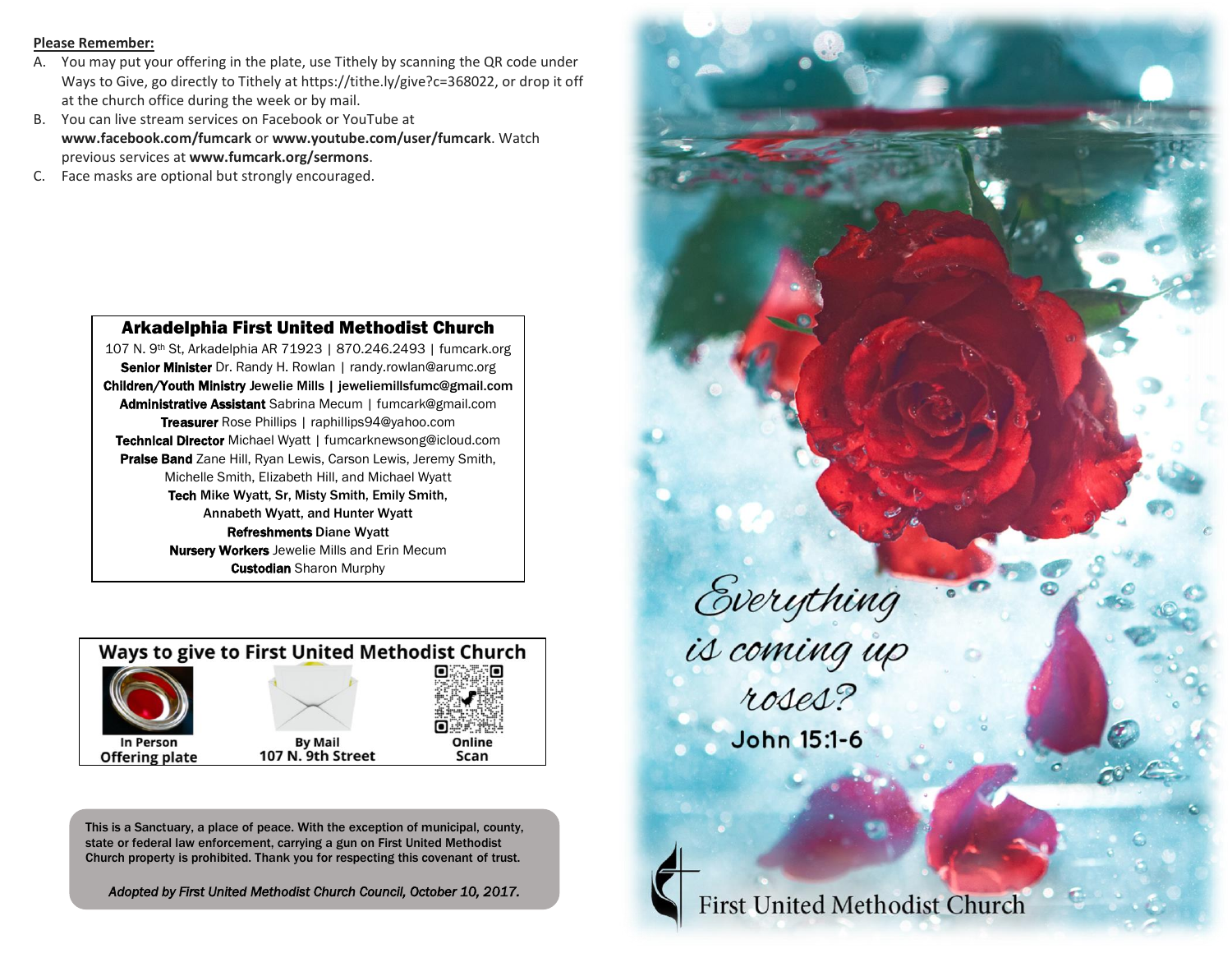Pentecost Sunday **Arkadelphia, AR** 

**June 5, 2022 9:00 Worship Service**

# **Welcome!**

## *Order of Service*

### **Congregational Response:**

We rejoice to recognize you as a member of Christ's holy church, and bid you welcome to this congregation of The United Methodist Church. With you we renew our vows to uphold it by our prayers, our presence, our gifts, and our service. With God's help we will so order our lives after the example of Christ that, surrounded by steadfast love, you may be established in the faith, and confirmed and strengthened in the way that leads to eternal life.

## **Giving of God's Tithes, Our Offerings, & Extra Dollars**

| <b>Pastoral Prayer</b>         |  |
|--------------------------------|--|
|                                |  |
|                                |  |
|                                |  |
|                                |  |
| Everything is coming up roses? |  |

**Holy Communion**

**Closing Song**………………………………...……………...…………….*Newsong Praise Band*

**Benediction/Blessing**………………………....……………………….………….*Pastor Randy*

## *Sermon Outline*

- **I. Everything is coming up roses?**
- **II. Clean "Katharos" from which Catharsis (purification) comes.**
	- A. "You are already clean" v3a
	- B. "because of the word I have spoken to you." v3b
	- C. Clean or holiness is not just something we cut off. It is about the fruit we produce, also.
		- 1. Through God's Word.
		- 2. Through God's Holy Spirit leading to Perfection, also known as Perfect Love.

## **III.Experience fruit rather than fire!**

## *Prayers*

As you know, Tiff Covington was involved in a bad motorcycle accident and is currently in the ICU at UAMS. He isn't doing well, and his family is going through a very hard time and must make some difficult decisions. Please keep them in your thoughts and prayers. You can keep up to date by visiting: caringbridge.org/visit/tiffcovington